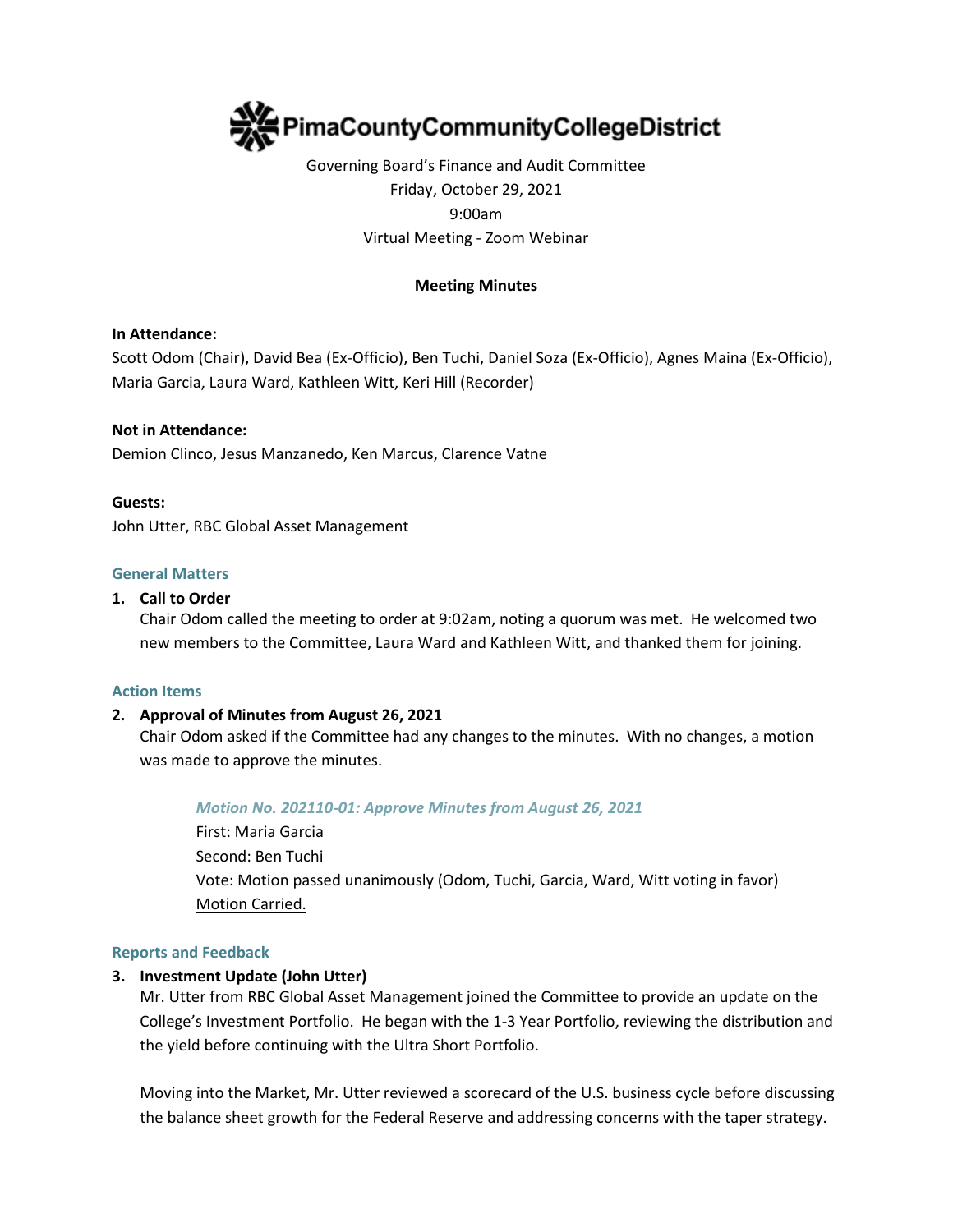Inflation remains the biggest topic of conversation, as does debate as to how transitory it is. Factors related to unemployment and the "Great Resignation" were discussed in relation to risks for inflation.

Dr. Bea asked about housing, as Tucson has been greatly impacted by the increase in pricing. Mr. Utter discussed some potential scenarios related to the Federal Reserve purchasing mortgagebacked securities and continued with strategies utilized by RBC. Chair Odom mentioned additional analysis he has reviewed related to the ratios of housing costs vs. income, inquiring how increased property values impact the College's property tax revenues. Dr. Bea described how the College's property taxes work, and Ms. Witt described a recent article she read about the real estate market and investing by Robert Shiller.

Mr. Tuchi described several factors that are pointing to continuing inflation, and Mr. Utter provided his perspective.

# **4. Review of Committee Charter (Scott Odom)**

Annually, this Committee reviews its Charter. Chair Odom asked about training for new members, and Dr. Bea will arrange training and extend the invitation to all members of this Committee. Ms. Ward thought the Charter looked comprehensive but did have some questions about whistleblower policies and the audit plan. Dr. Bea's office will share the audit plan with the new members and invite either General Counsel or the Director of Enterprise Risk Management to a future meeting to review these processes.

The Committee members did not have any suggestions for amendments to the Charter at this time.

# **5. CFO Update (David Bea)**

Dr. Bea began with an overview of the expenditures for the revenue bonds and the status of the projects.

He continued with an update on fiscal year 2022 capital projects, which will be presented to the Governing Board in November. Since the budget serves as a capacity document, this year's capital project plan was very large due to potential revenue sources from federal grants and requests for state appropriations. Mr. Soza described the review process utilized for capital requests, and quarterly reports on the project plan will be provided to the Board.

Dr. Bea continued with the budget development calendar, which is provided annually to the Governing Board. This provides an overview of major budget actions during the development process, and the topic will be further discussed at the training with the new Committee members.

Discussions on the budget have begun earlier than typical this year, and Dr. Bea shared a presentation provided to one of the College's leadership groups. He described College revenue sources, mentioning some factors related to property taxes and declining enrollments. He continued with an update on full time student equivalents (FTSE) over the last ten years, and Ms.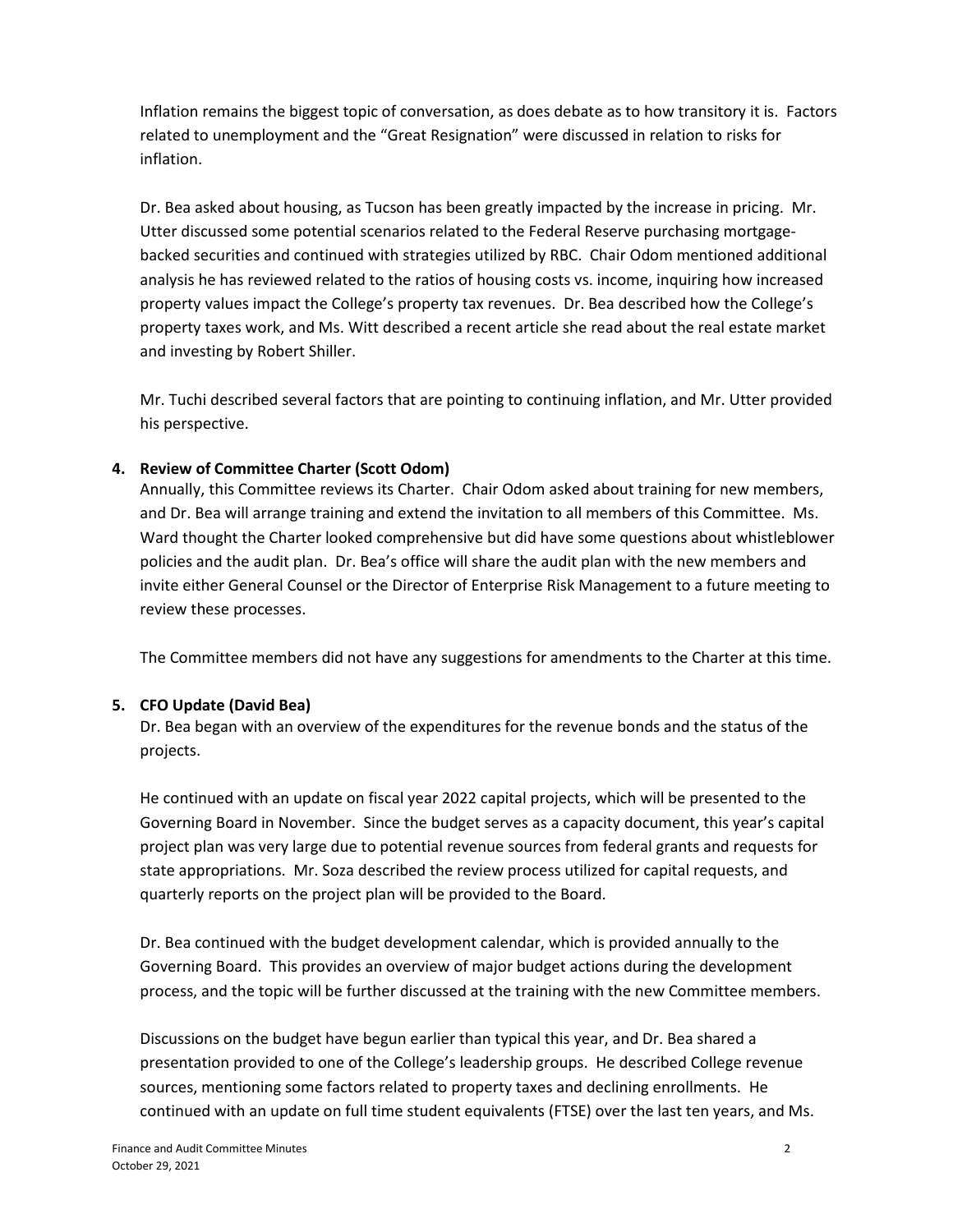Garcia asked about the data reported to the Auditor General as well as the information presented to the Governing Board. Ms. Garcia noted that the College has excessive space given the number of building projects and the volume of students who have moved online. Dr. Bea concurred as some of the construction is making the space needed to educate students, and future conversations with the Board and the community will focus on how to proceed with the remaining space.

Trends show an increase in FTSE in online and dual enrollment over the last ten years, while inperson attendance has drastically decreased. Ms. Witt inquired about Adult Education, and Dr. Bea described the programs included in the College's Adult Education program. An update from Adult Education will be scheduled for this Committee. Dr. Bea provided some information about tuition and fees, and Mr. Tuchi noted that there may not be a correlation between tuition costs and enrollment declines, especially since the University of Arizona has increased both enrollment and tuition.

The presentation continued with further analysis related to revenues, cost per FTSE, and staffing expenses, which are approximately 70% of operational commitments. Ms. Garcia confirmed that information on administrative positions will be presented to the Governing Board at a future date. Additional data related to expense requests and communication strategies and opportunities to reallocate resources were discussed.

The College is forming a new Marketing Advisory Committee. Any member of this Committee who knows of an interested community member with a background in marketing can forward the name to the Office of the EVC for Finance and Administration.

Finally, Dr. Bea stated that the Higher Learning Commission will be conducting a Focused Visit on Board Governance in the Spring, with the date of the visit to be determined. This Committee may be called upon to participate in the visit.

Chair Odom asked for future agenda items. Ms. Garcia requested additional information about Catholic University, as well as sharing the communications between the HLC and the College regarding the upcoming Focused Visit.

## **Information Items**

# **6. Future Agenda Items**

- a. Workforce Update
- b. Marketing
- c. Higher Learning Commission Focused Visit on Board Governance (December)
- d. Arizona Auditor General (February)
- e. Partnership with Catholic University (February)
- f. Public Safety Personnel Retirement System Fiscal Year 2023 Contributions (February)
- g. Adult Education